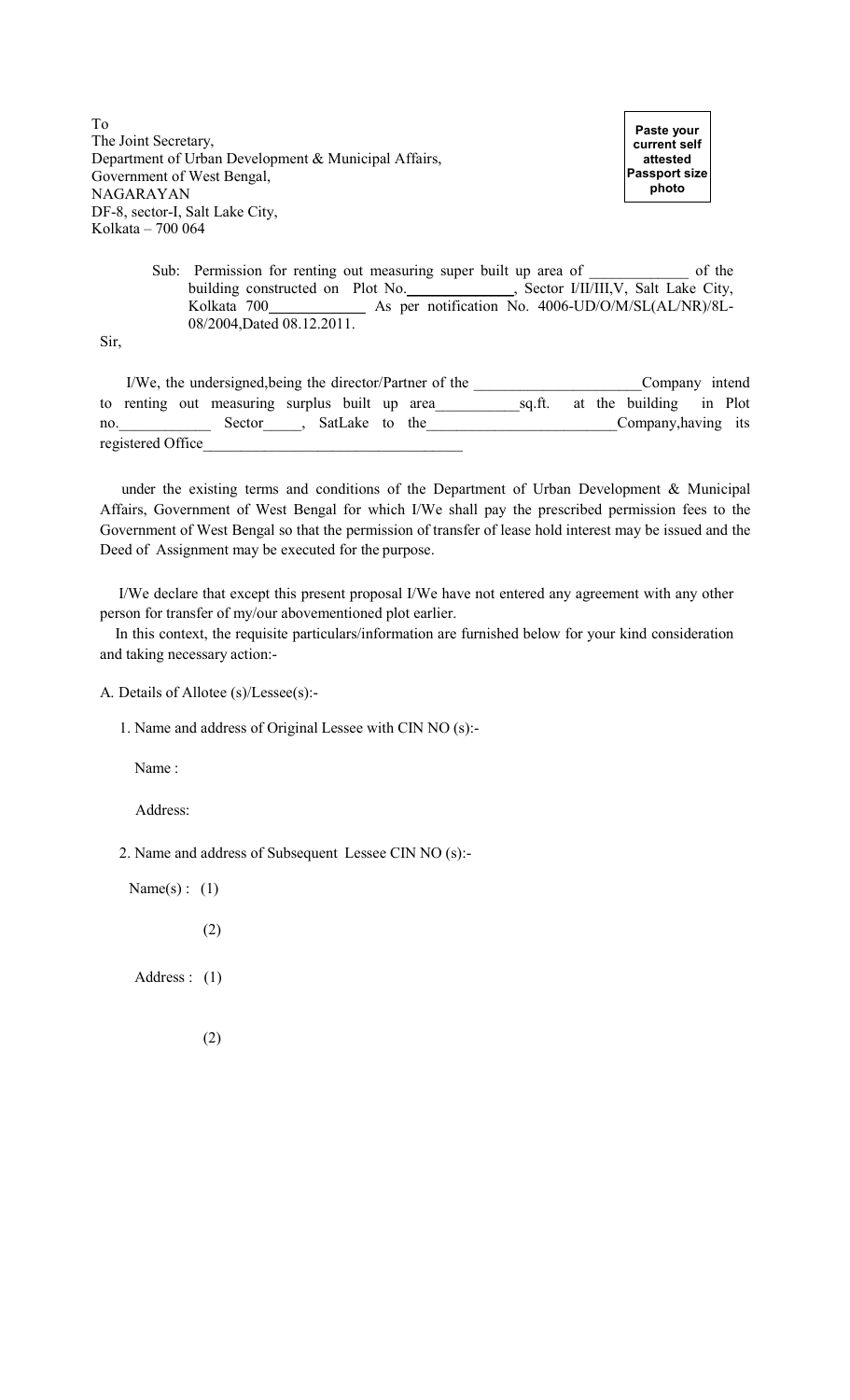## B. Particulars of the Applicant(s)

| Name                      | 1) | 2) |
|---------------------------|----|----|
| <b>Address</b>            |    |    |
| <b>Signature in full</b>  |    |    |
| <b>PAN</b>                |    |    |
| <b>CIN</b>                |    |    |
| <b>Nationality</b>        |    |    |
| <b>Contact No</b>         |    |    |
| e-mail ID                 |    |    |
| Authorization             |    |    |
| <b>Detail</b><br>(copy)   |    |    |
| should<br>be<br>enclosed) |    |    |

(a) Self attested Photos:-





# C. Details of Proposed Tenant(s):-

| Name                     | 2) |
|--------------------------|----|
| <b>Address</b>           |    |
| <b>Signature in full</b> |    |
| <b>PAN</b>               |    |
| <b>CIN</b>               |    |
| <b>Nationality</b>       |    |
| <b>Contact No</b>        |    |
| e-mail ID                |    |

(a) Self attested Photos:-



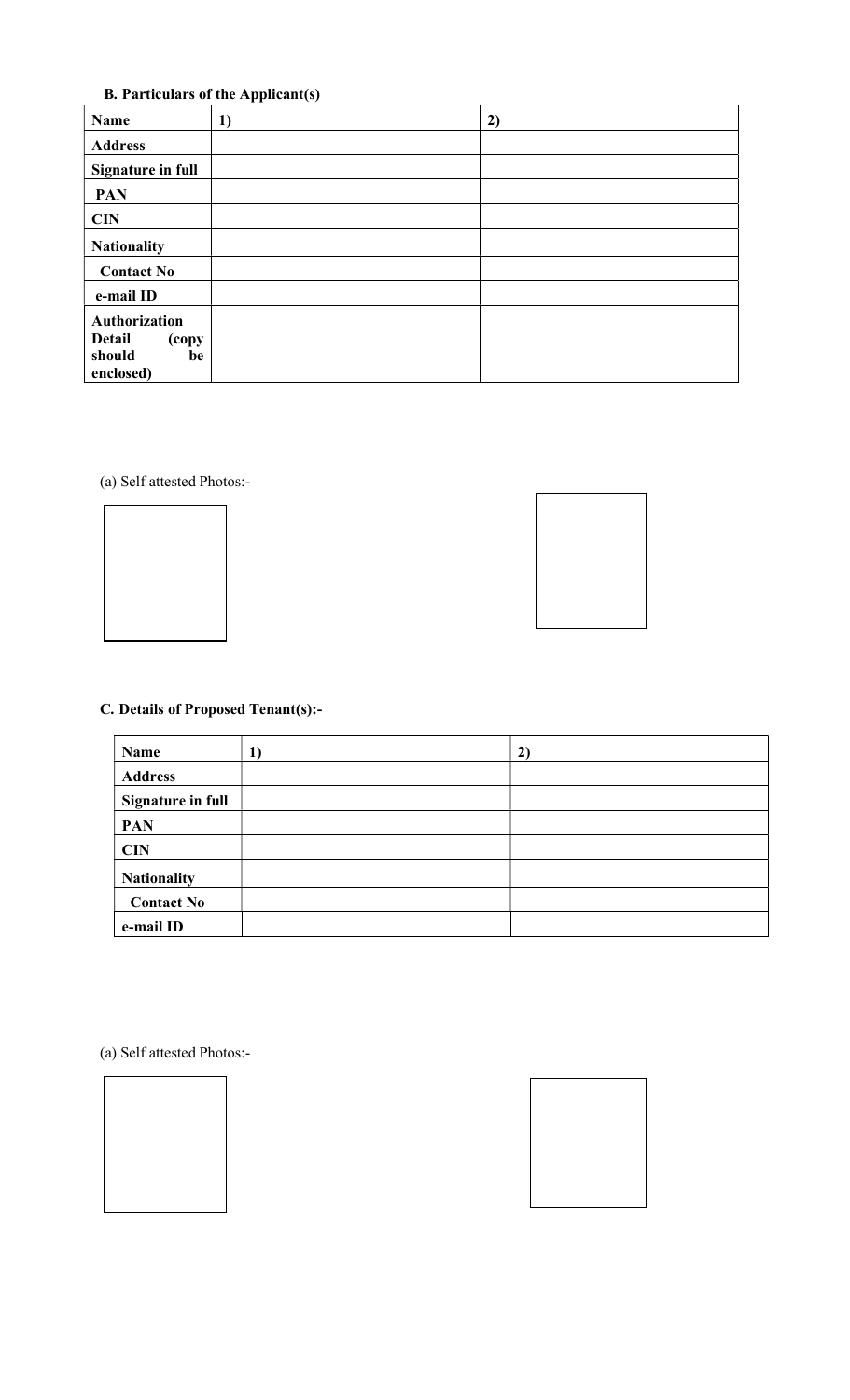D. Details of Land:-

- (1) Building with floor at Plot No.: Block: , Sector I/II//III, V Salt Lake City, Kokkata-7000 .
- (2) Built up area of the building :  $\qquad \qquad$  Sq.ft..
	- $(i)$  Unit /Floor No  $\_\_$
	- (ii) storied building according to plan sanction No.

.

dated

- (iii) Construction commenced on and completed on
- (iv) Constructed by: The Original/Mutated Lessee(s)
- (v) Details of demolition if any: No/Yes

#### E. Ground(s)/purpose of Renting out:-

- (i) DPR of tenant for IT and Commercial
- F. Details of encumbrances:-
	- (i) Loan/Mortgage, if any:-
	- (ii) Non-residential activity /business/shop, if any:-

#### Enclosure:

Documents as mentioned in the checklist are enclosed herewith.

I/We do solemnly declare that the instant application for renting out has been made according to my/our own will/desire and not being misguided/influenced/forced by anyone or by any means

Necessary documents/particulars are enclosed herewith for your ready reference and kind perusal. An early action from your end is earnestly solicited.

Yours faithfully,

Date:

APPLICANT(S)